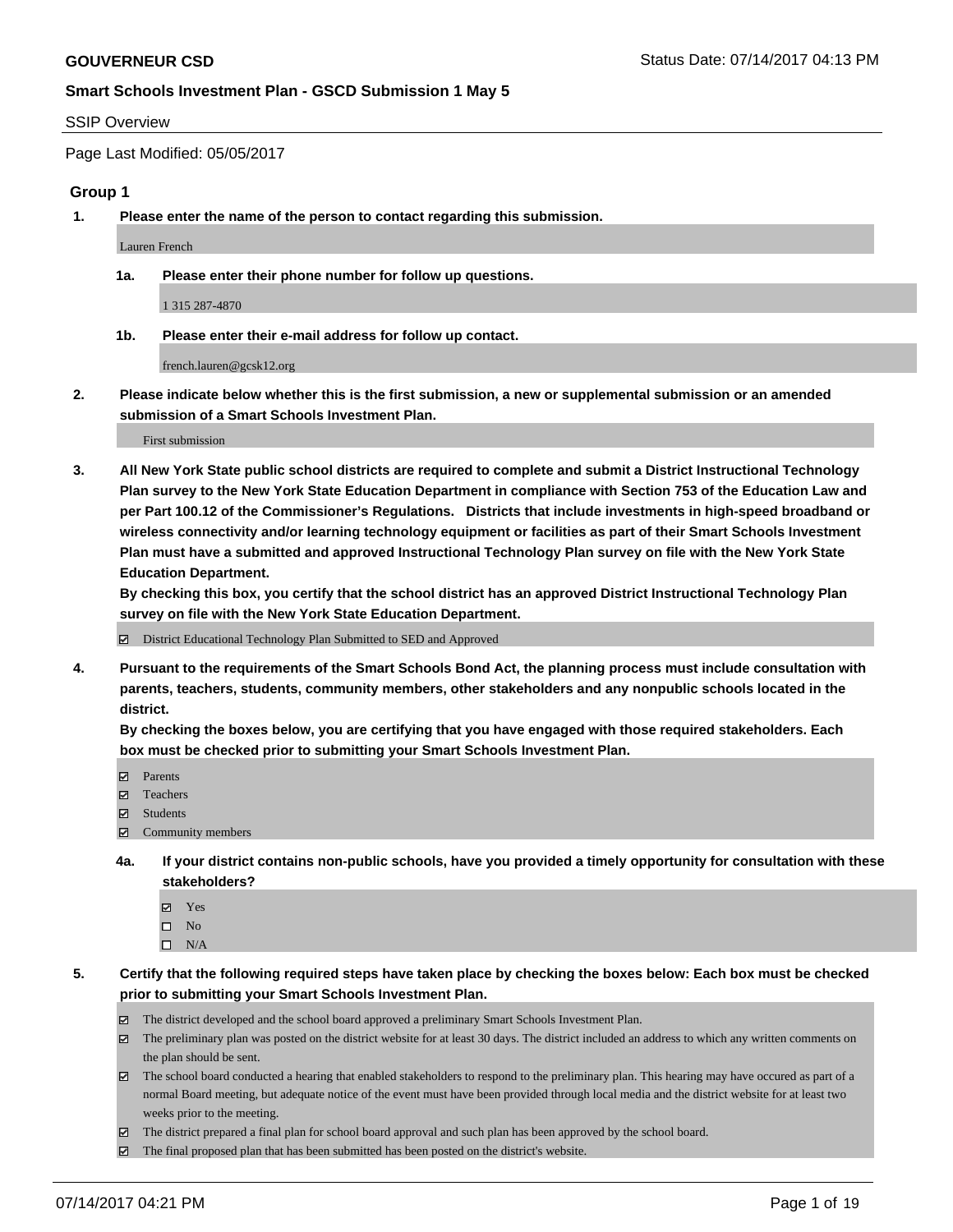#### SSIP Overview

Page Last Modified: 05/05/2017

**5a. Please upload the proposed Smart Schools Investment Plan (SSIP) that was posted on the district's website, along with any supporting materials. Note that this should be different than your recently submitted Educational Technology Survey. The Final SSIP, as approved by the School Board, should also be posted on the website and remain there during the course of the projects contained therein.**

SchoolConnectivityandHighTechSecurityCostExplanations (1).pdf SSIP.pdf

**5b. Enter the webpage address where the final Smart Schools Investment Plan is posted. The Plan should remain posted for the life of the included projects.**

http://gouverneurcentralschool.org/

**6. Please enter an estimate of the total number of students and staff that will benefit from this Smart Schools Investment Plan based on the cumulative projects submitted to date.**

1,580

**7. An LEA/School District may partner with one or more other LEA/School Districts to form a consortium to pool Smart Schools Bond Act funds for a project that meets all other Smart School Bond Act requirements. Each school district participating in the consortium will need to file an approved Smart Schools Investment Plan for the project and submit a signed Memorandum of Understanding that sets forth the details of the consortium including the roles of each respective district.**

 $\Box$  The district plans to participate in a consortium to partner with other school district(s) to implement a Smart Schools project.

**8. Please enter the name and 6-digit SED Code for each LEA/School District participating in the Consortium.**

| <b>Partner LEA/District</b> | ISED BEDS Code |
|-----------------------------|----------------|
| (No Response)               | (No Response)  |

**9. Please upload a signed Memorandum of Understanding with all of the participating Consortium partners.**

(No Response)

**10. Your district's Smart Schools Bond Act Allocation is:**

\$2,291,848

**11. Enter the budget sub-allocations by category that you are submitting for approval at this time. If you are not budgeting SSBA funds for a category, please enter 0 (zero.) If the value entered is \$0, you will not be required to complete that survey question.**

|                                       | lSub-          |
|---------------------------------------|----------------|
|                                       | Allocations    |
| School Connectivity                   | 586,300        |
| Connectivity Projects for Communities | l 0            |
| <b>Classroom Technology</b>           | $\overline{0}$ |
| Pre-Kindergarten Classrooms           | $\overline{0}$ |
| Replace Transportable Classrooms      | $\mathbf 0$    |
| High-Tech Security Features           | 931,500        |
| Totals:                               | 1,517,800      |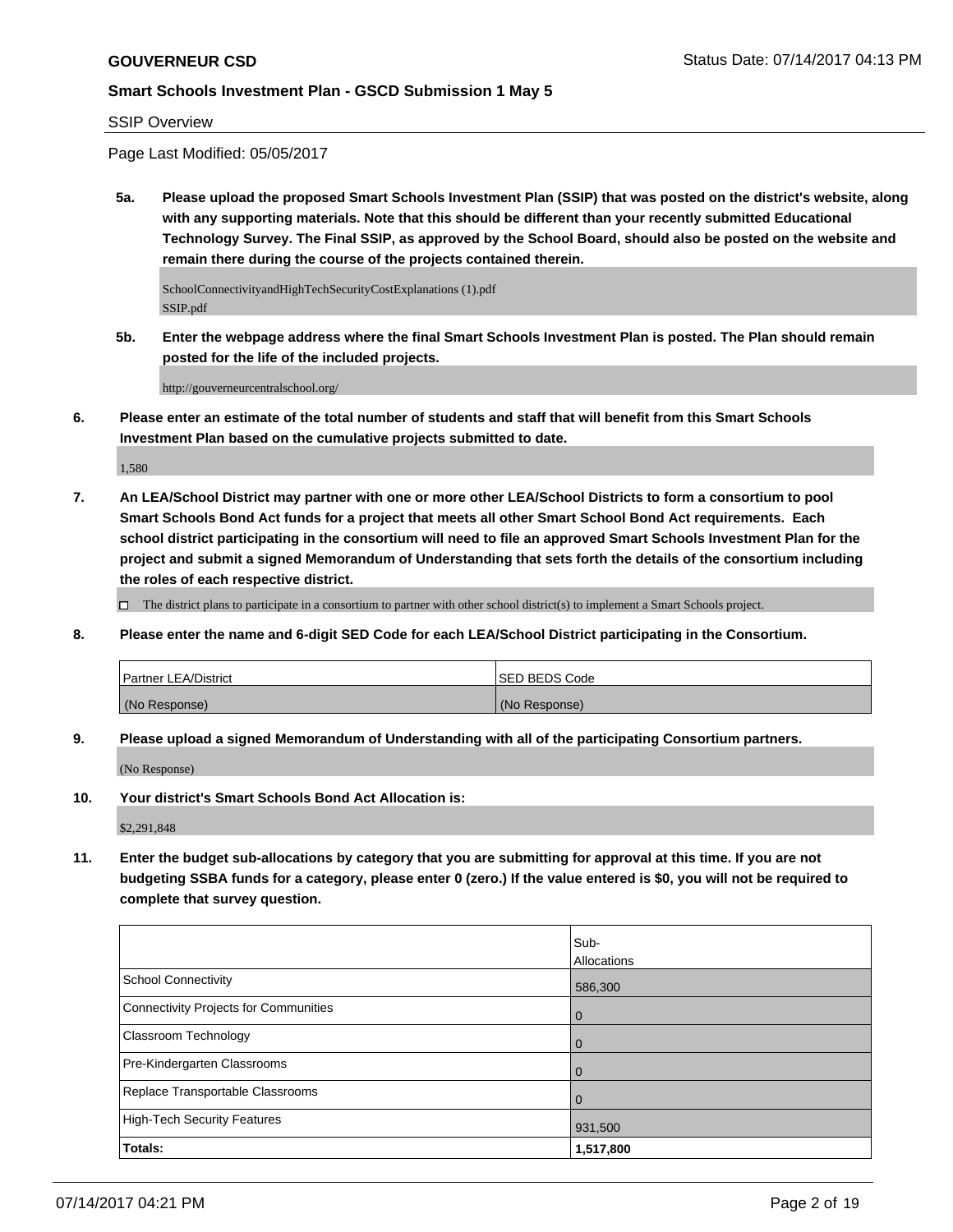### School Connectivity

Page Last Modified: 05/05/2017

# **Group 1**

- **1. In order for students and faculty to receive the maximum benefit from the technology made available under the Smart Schools Bond Act, their school buildings must possess sufficient connectivity infrastructure to ensure that devices can be used during the school day. Smart Schools Investment Plans must demonstrate that:**
	- **sufficient infrastructure that meets the Federal Communications Commission's 100 Mbps per 1,000 students standard currently exists in the buildings where new devices will be deployed, or**
	- **is a planned use of a portion of Smart Schools Bond Act funds, or**
	- **is under development through another funding source.**

**Smart Schools Bond Act funds used for technology infrastructure or classroom technology investments must increase the number of school buildings that meet or exceed the minimum speed standard of 100 Mbps per 1,000 students and staff within 12 months. This standard may be met on either a contracted 24/7 firm service or a "burstable" capability. If the standard is met under the burstable criteria, it must be:**

**1. Specifically codified in a service contract with a provider, and**

**2. Guaranteed to be available to all students and devices as needed, particularly during periods of high demand, such as computer-based testing (CBT) periods.**

**Please describe how your district already meets or is planning to meet this standard within 12 months of plan submission.**

The GCSD has 100% coverage. Our total contracted Internet Access Bandwidth speed is currently 100Mbps. We expect to meet the required 151Mbps by July 1, 2017. This will be done by replacing and/or updating access points, switches, and computer servers. This will result in a network capable of supporting a 1:1 computing environment.

- **1a. If a district believes that it will be impossible to meet this standard within 12 months, it may apply for a waiver of this requirement, as described on the Smart Schools website. The waiver must be filed and approved by SED prior to submitting this survey.**
	- By checking this box, you are certifying that the school district has an approved waiver of this requirement on file with the New York State Education Department.

#### **2. Connectivity Speed Calculator (Required)**

|                  | l Number of | Multiply by | Divide by 1000 Current Speed   Expected |        |                          | Expected Date |
|------------------|-------------|-------------|-----------------------------------------|--------|--------------------------|---------------|
|                  | Students    | 100 Kbps    | to Convert to                           | lin Mb | Speed to be              | When          |
|                  |             |             | Required                                |        | Attained Within Required |               |
|                  |             |             | l Speed in Mb                           |        | 12 Months                | Speed Will be |
|                  |             |             |                                         |        |                          | Met           |
| Calculated Speed | 1,510       | 151.000     | 151                                     | 100    | 151                      | 7/1/2017      |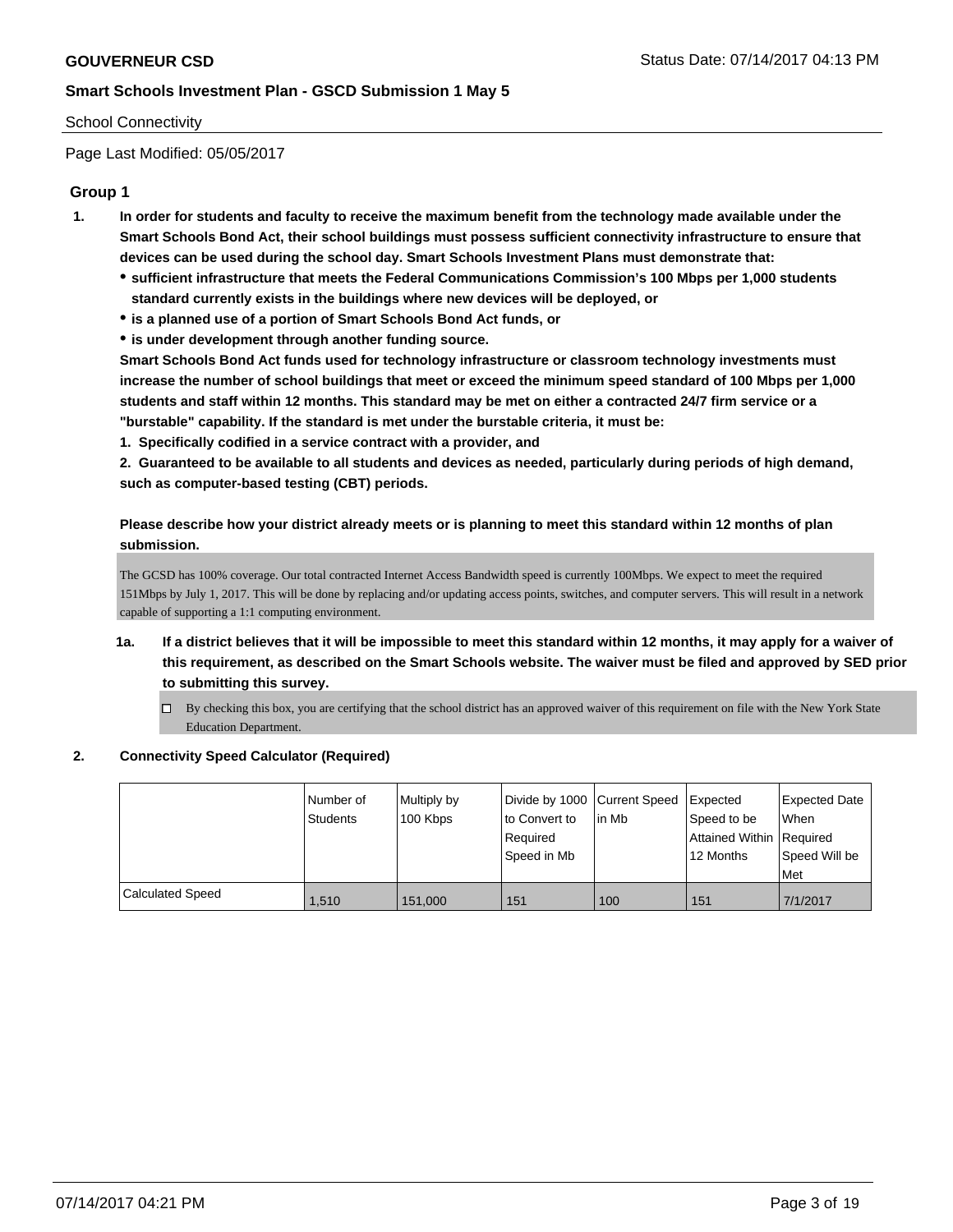#### School Connectivity

Page Last Modified: 05/05/2017

# **3. Describe how you intend to use Smart Schools Bond Act funds for high-speed broadband and/or wireless connectivity projects in school buildings.**

Gouverneur Central School will utilize SSBA fund to upgrade our current wireless network to accommodate a 1:1 initiative and to ensure that all instructional spaces have adequate and reliable access. This will require a new wireless controller, backup wireless controller, addition of and replacement of switches, and additional wireless access points.

**Wireless Data Conductors Install and Terminations** - 30,000 feet of cable at \$3.00 per foot for a total of \$90,000

**Wired Data Connection Conductors Install and Terminations** - 30,000 feet of cable at \$3.00 per foot for a total of \$90,000 **Wireless Access Points Testing** will include the testing of all Cat. 6 conductors installed for the wireless access points and wireless network in accordance with E1A/TiA standards including E1A/T1A TSB-67. The conductors will be tested from the patch panel out to each RJ45 jack, testing will include verifying terminations and connectors. The District will receive a hard copy of the test report and an electronic copy for their records and a 15-year warranty from the cable manufacturer certifying the integrity of the installation.

#### **Computer Servers**

- 1. Gouverneur Servers
- 2. MDF:
- 3. 3 Servers
	- a. Dual octa core Xeon processors
	- b. 128GBs of RAM
	- c. 2 x 500GBs 15K 3.5" SCSI Drives
	- d. 4 x 2TBs 3.5" 10K SCSI Drives
- e. 2 x 10Gb Ethernet
- East Side & West Side
- 4. 2 Servers
- a. Dual quad core Xeon processors
- b. 64GBs of RAM
- c. 2 x 500GBs 15K OS Drives
- d. 3 x 2TBs 3.5" 10K Drives
- 5. Five licenses for VMWare ESXi with high availability.
- 6. EMC 36TBs SAN
- a. 10GbE Controller
- b. 4 1GbE Ports
- 7. Cisco 10GbE Switch w/ 8 SFP+ modules and eight fiber patch cables.
- 8. Cisco 2960X 24 Port switch for backup storage access.
- 9. 24U Server Rack w/ Casters

# **4. Describe the linkage between the district's District Instructional Technology Plan and the proposed projects. (There should be a link between your response to this question and your response to Question 1 in Part E. Curriculum and Instruction "What are the district's plans to use digital connectivity and technology to improve teaching and learning?)**

The Technology Committee recommends an infrastructure design that is capable of handling the throughput (both wired and wireless) of all terminal devices accessing the network simultaneously without any appreciable slowdown. The integration of technology will promote access, collaboration and development of student skills. Technology will be used to integrate the classroom and home connectivity. Curriculum will be developed to enhance fine motor skill with touch based technology while moving to early keyboard fluency. Curriculum will be developed utilizing available software and hardware that support instruction, remediation and enrichment activities.

Our proposed school connectivity and classroom learning technology projects will help the GCSD support these goals, which are listed in our Instructional Technology Plan.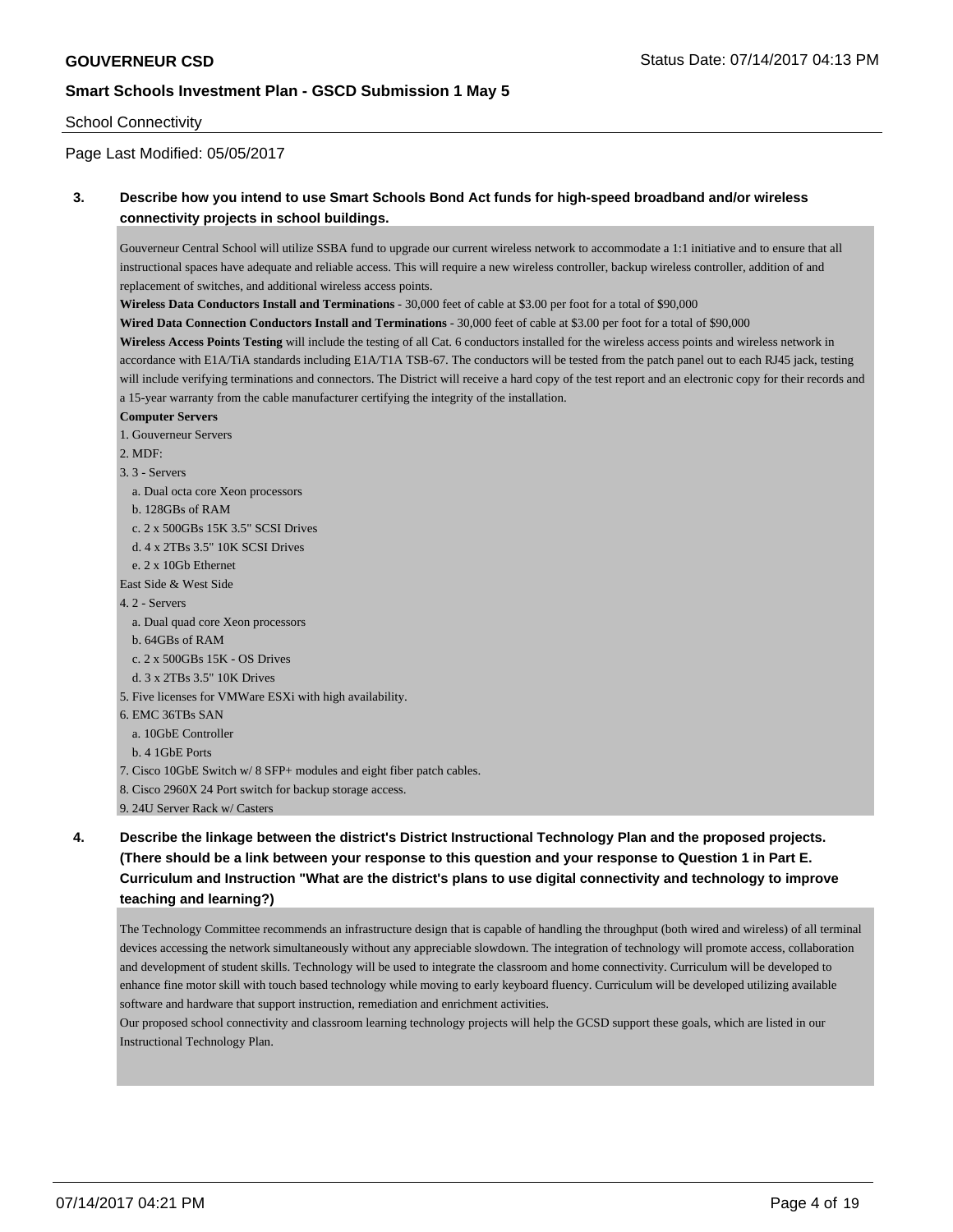#### School Connectivity

Page Last Modified: 05/05/2017

**5. If the district wishes to have students and staff access the Internet from wireless devices within the school building, or in close proximity to it, it must first ensure that it has a robust Wi-Fi network in place that has sufficient bandwidth to meet user demand.**

**Please describe how you have quantified this demand and how you plan to meet this demand.**

The GCSD is confident that it has a robust Wi-Fi network in place that has sufficient bandwidth to meet the need of our users (students and staff). At the current time, we have approximately 1,200 wired and 480 wireless devices which access our network and the Internet on a daily basis. The proposed infrastructure upgrades will support additional devices, which will help us reach our goal of a 1:1 learning environment.

**6. As indicated on Page 5 of the guidance, the Office of Facilities Planning will have to conduct a preliminary review of all capital projects, including connectivity projects.**

**Please indicate on a separate row each project number given to you by the Office of Facilities Planning.**

| Project Number        |  |
|-----------------------|--|
| 51-11-01-06-7-999-001 |  |

**7. Certain high-tech security and connectivity infrastructure projects may be eligible for an expedited review process as determined by the Office of Facilities Planning.**

**Was your project deemed eligible for streamlined review?**

Yes

- **7a. Districts that choose the Streamlined Review Process will be required to certify that they have reviewed all installations with their licensed architect or engineer of record and provide that person's name and license number. The licensed professional must review the products and proposed method of installation prior to implementation and review the work during and after completion in order to affirm that the work was codecompliant, if requested.**
	- $\boxtimes$  I certify that I have reviewed all installations with a licensed architect or engineer of record.
- **8. Include the name and license number of the architect or engineer of record.**

| Name             | License Number |
|------------------|----------------|
| March Associates | 22954          |

**9. If you are submitting an allocation for School Connectivity complete this table. Note that the calculated Total at the bottom of the table must equal the Total allocation for this category that you entered in the SSIP Overview overall budget.**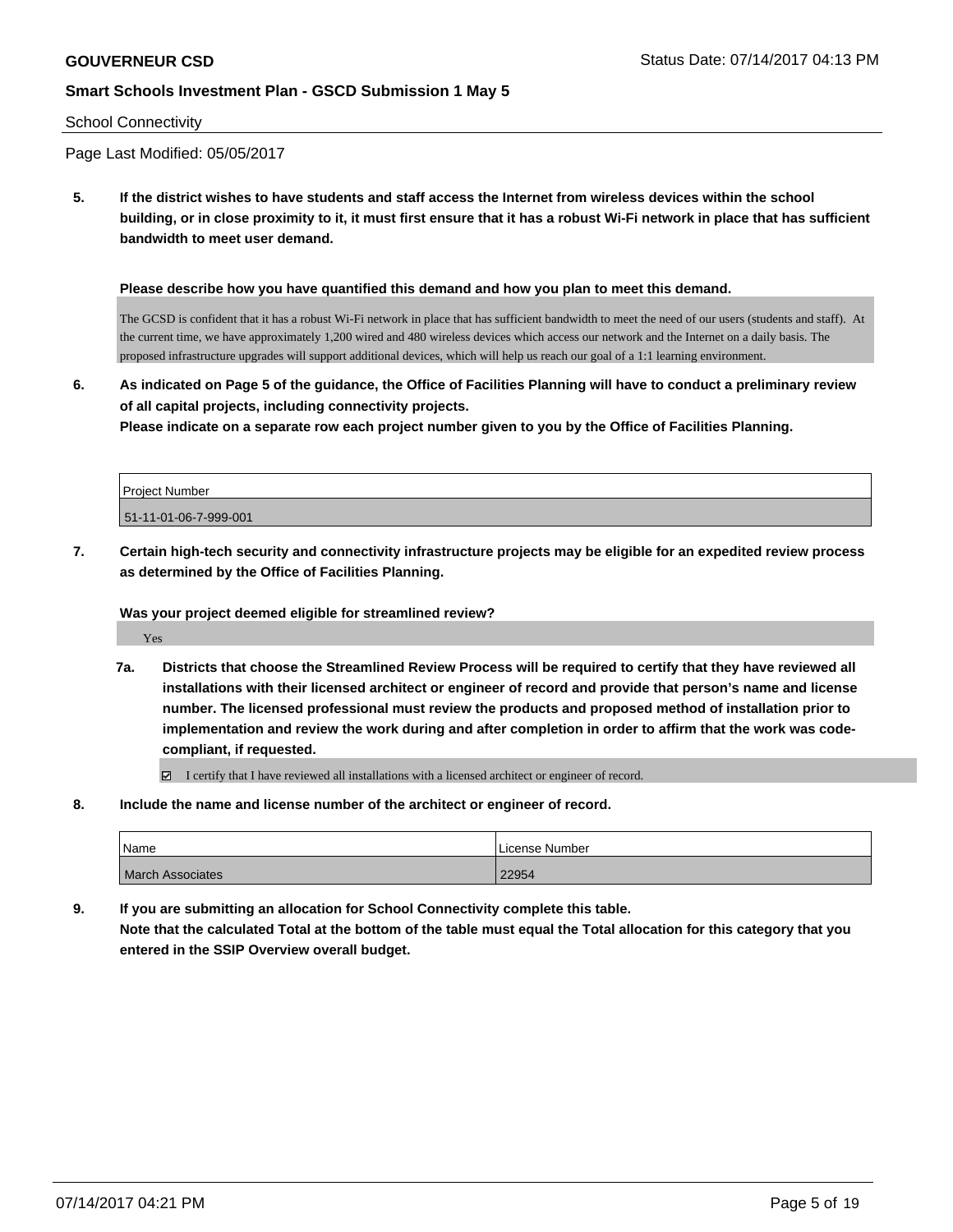School Connectivity

Page Last Modified: 05/05/2017

|                                            | Sub-          |
|--------------------------------------------|---------------|
|                                            | Allocation    |
| Network/Access Costs                       | 346,300       |
| <b>Outside Plant Costs</b>                 | (No Response) |
| School Internal Connections and Components | 180,000       |
| <b>Professional Services</b>               | 30,000        |
| Testing                                    | 30,000        |
| <b>Other Upfront Costs</b>                 | (No Response) |
| <b>Other Costs</b>                         | (No Response) |
| Totals:                                    | 586,300       |

**10. Please detail the type, quantity, per unit cost and total cost of the eligible items under each sub-category. This is especially important for any expenditures listed under the "Other" category. All expenditures must be eligible for tax-exempt financing to be reimbursed through the SSBA. Sufficient detail must be provided so that we can verify this is the case. If you have any questions, please contact us directly through smartschools@nysed.gov. NOTE: Wireless Access Points should be included in this category, not under Classroom Educational Technology, except those that will be loaned/purchased for nonpublic schools.**

| Select the allowable expenditure | Item to be purchased                                         | Quantity | Cost per Item | <b>Total Cost</b> |
|----------------------------------|--------------------------------------------------------------|----------|---------------|-------------------|
| type.                            |                                                              |          |               |                   |
| Repeat to add another item under |                                                              |          |               |                   |
| each type.                       |                                                              |          |               |                   |
| Network/Access Costs             | <b>Wireless Access Points</b>                                | 159      | 700           | 111,300           |
| Network/Access Costs             | <b>Wireless Network Switches</b>                             | 8        | 5,000         | 40,000            |
| <b>Connections/Components</b>    | Wireless Data Conductors Install and<br>Terminations         | 30,000   | 3             | 90,000            |
| Network/Access Costs             | Data Network Switches                                        | 15       | 5,000         | 75,000            |
| <b>Connections/Components</b>    | Wired Data Connection Conductors<br>Install and Terminations | 30,000   | 3             | 90,000            |
| <b>Professional Services</b>     | A/E Fees                                                     |          | 30,000        | 30,000            |
| Testing                          | Testing                                                      |          | 30,000        | 30,000            |
| Network/Access Costs             | <b>Computer Servers</b>                                      | 6        | 20,000        | 120,000           |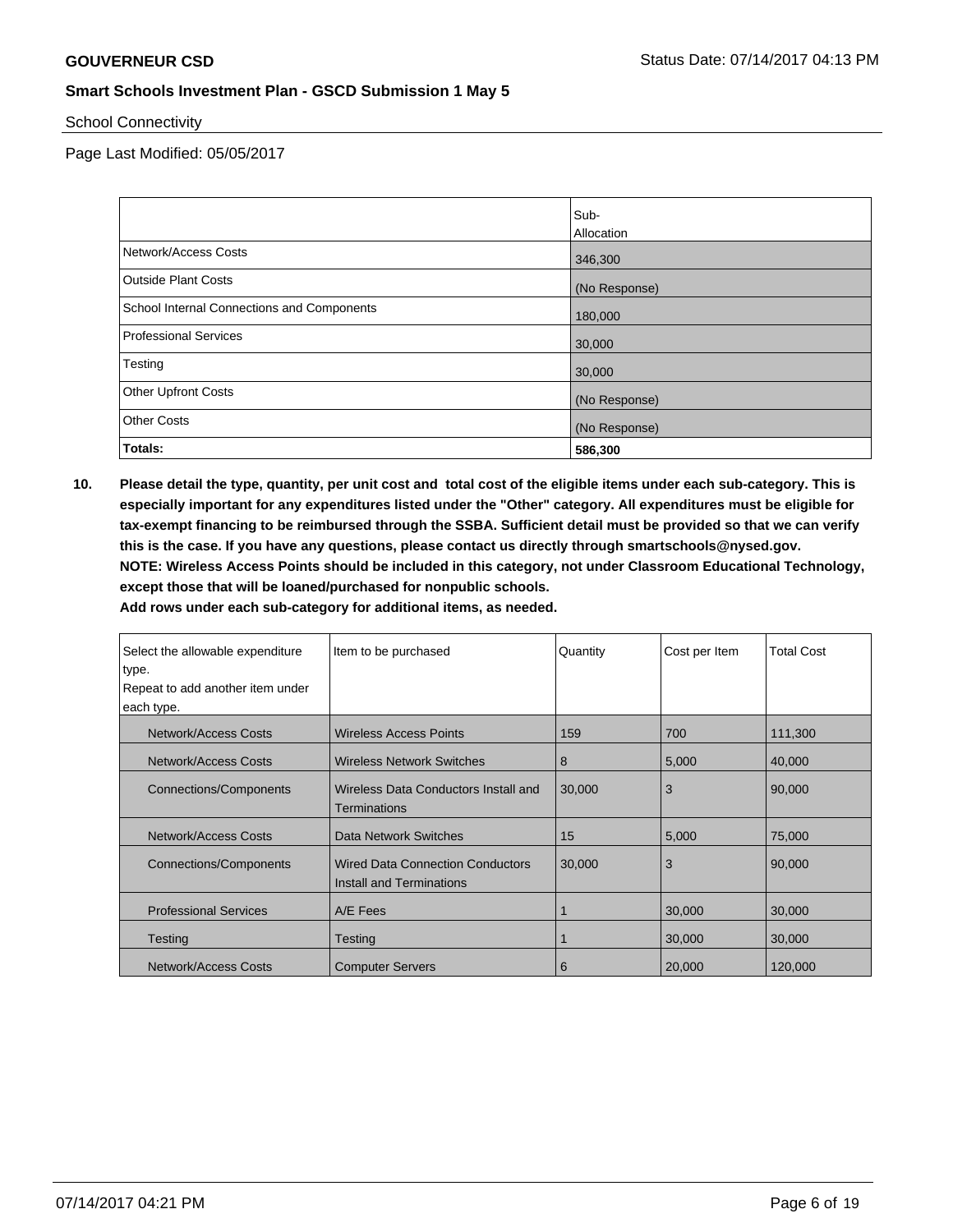Community Connectivity (Broadband and Wireless)

Page Last Modified: 04/24/2017

### **Group 1**

**1. Describe how you intend to use Smart Schools Bond Act funds for high-speed broadband and/or wireless connectivity projects in the community.**

The GCSD is not submitting for investment in this category at this time.

**2. Please describe how the proposed project(s) will promote student achievement and increase student and/or staff access to the Internet in a manner that enhances student learning and/or instruction outside of the school day and/or school building.**

(No Response)

**3. Community connectivity projects must comply with all the necessary local building codes and regulations (building and related permits are not required prior to plan submission).**

 $\Box$  I certify that we will comply with all the necessary local building codes and regulations.

**4. Please describe the physical location of the proposed investment.**

(No Response)

**5. Please provide the initial list of partners participating in the Community Connectivity Broadband Project, along with their Federal Tax Identification (Employer Identification) number.**

| <b>Project Partners</b> | Federal ID#     |
|-------------------------|-----------------|
| (No Response)           | l (No Response) |

**6. If you are submitting an allocation for Community Connectivity, complete this table. Note that the calculated Total at the bottom of the table must equal the Total allocation for this category that you entered in the SSIP Overview overall budget.**

|                                    | Sub-Allocation |
|------------------------------------|----------------|
| Network/Access Costs               | (No Response)  |
| Outside Plant Costs                | (No Response)  |
| <b>Tower Costs</b>                 | (No Response)  |
| <b>Customer Premises Equipment</b> | (No Response)  |
| <b>Professional Services</b>       | (No Response)  |
| Testing                            | (No Response)  |
| <b>Other Upfront Costs</b>         | (No Response)  |
| <b>Other Costs</b>                 | (No Response)  |
| Totals:                            | 0              |

**7. Please detail the type, quantity, per unit cost and total cost of the eligible items under each sub-category. This is especially important for any expenditures listed under the "Other" category. All expenditures must be capital-bond eligible to be reimbursed through the SSBA. If you have any questions, please contact us directly through smartschools@nysed.gov.**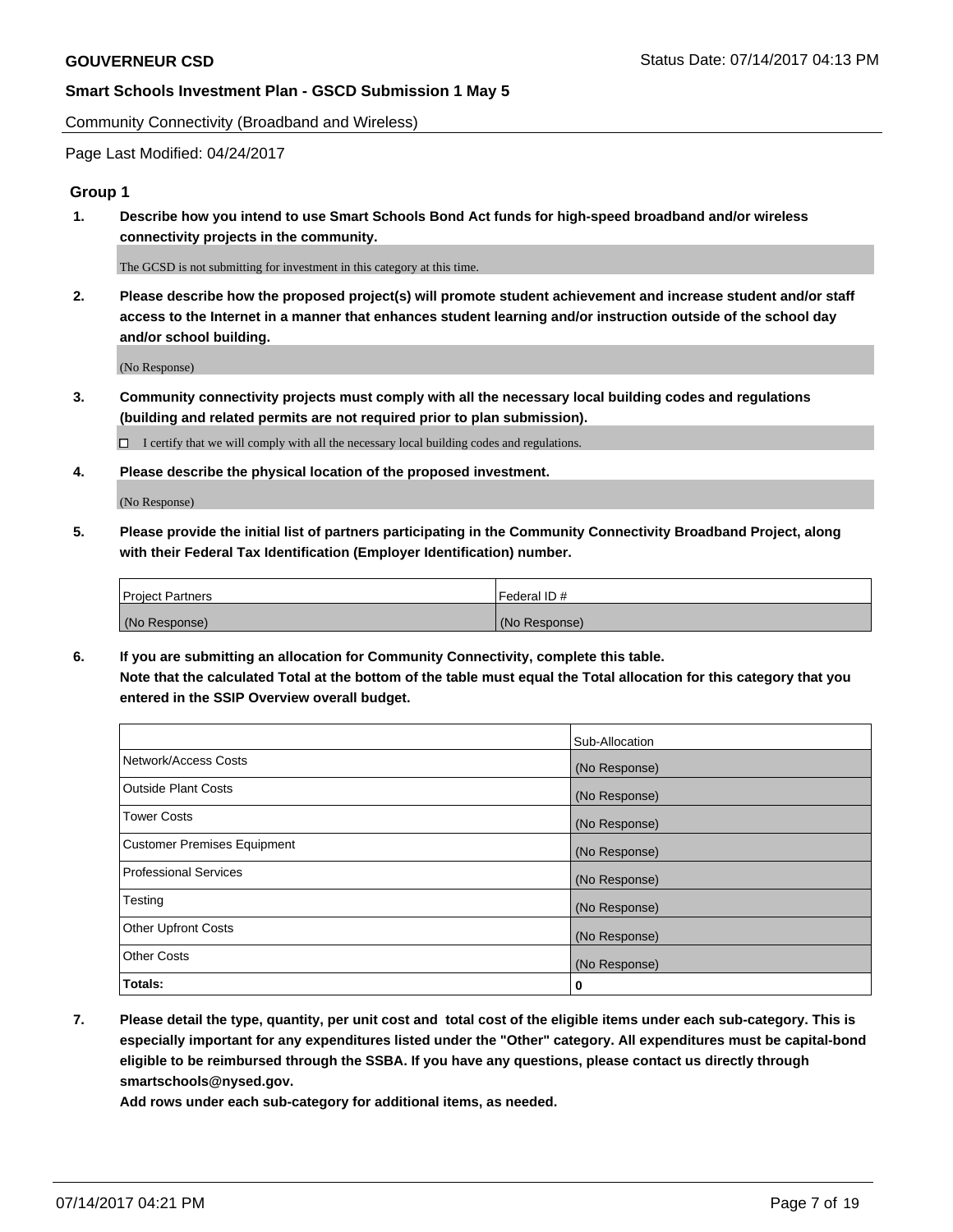Community Connectivity (Broadband and Wireless)

Page Last Modified: 04/24/2017

| Select the allowable expenditure | Item to be purchased | <b>Quantity</b> | Cost per Item | <b>Total Cost</b> |
|----------------------------------|----------------------|-----------------|---------------|-------------------|
| type.                            |                      |                 |               |                   |
| Repeat to add another item under |                      |                 |               |                   |
| each type.                       |                      |                 |               |                   |
| (No Response)                    | (No Response)        | (No Response)   | (No Response) | (No Response)     |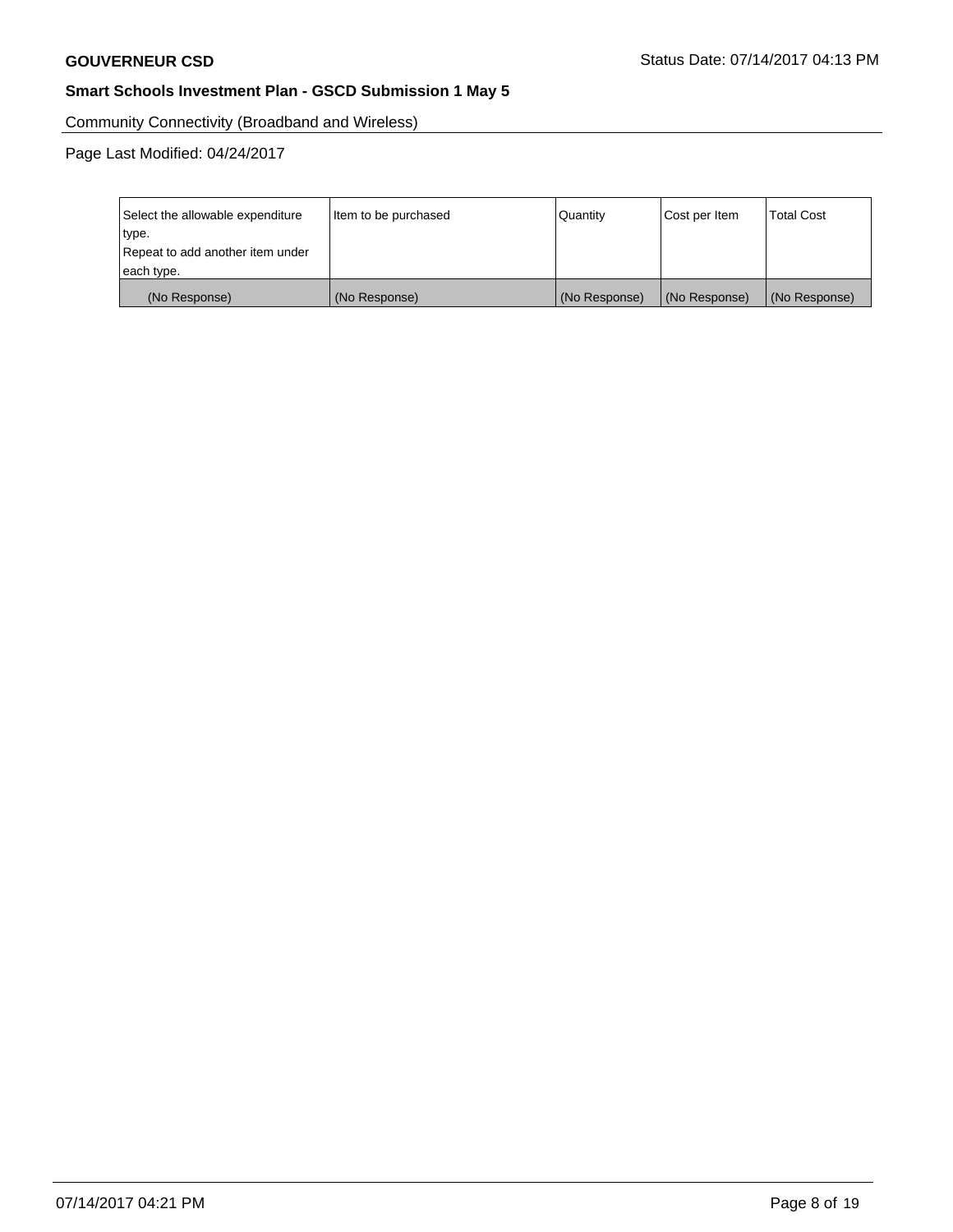## Classroom Learning Technology

Page Last Modified: 04/24/2017

# **Questions**

**1. In order for students and faculty to receive the maximum benefit from the technology made available under the Smart Schools Bond Act, their school buildings must possess sufficient connectivity infrastructure to ensure that devices can be used during the school day. Smart Schools Investment Plans must demonstrate that sufficient infrastructure that meets the Federal Communications Commission's 100 Mbps per 1,000 students standard currently exists in the buildings where new devices will be deployed, or is a planned use of a portion of Smart Schools Bond Act funds, or is under development through another funding source.**

**Smart Schools Bond Act funds used for technology infrastructure or classroom technology investments must increase the number of school buildings that meet or exceed the minimum speed standard of 100 Mbps per 1,000 students and staff within 12 months. This standard may be met on either a contracted 24/7 firm service or a "burstable" capability. If the standard is met under the burstable criteria, it must be:**

- **1. Specifically codified in a service contract with a provider, and**
- **2. Guaranteed to be available to all students and devices as needed, particularly during periods of high demand, such as computer-based testing (CBT) periods.**

**Please describe how your district already meets or is planning to meet this standard within 12 months of plan submission.**

(No Response)

- **1a. If a district believes that it will be impossible to meet this standard within 12 months, it may apply for a waiver of this requirement, as described on the Smart Schools website. The waiver must be filed and approved by SED prior to submitting this survey.**
	- $\Box$  By checking this box, you are certifying that the school district has an approved waiver of this requirement on file with the New York State Education Department.

#### **2. Connectivity Speed Calculator (Required)**

|                         | l Number of<br>Students | Multiply by<br>100 Kbps | Divide by 1000   Current Speed<br>to Convert to<br>Required<br>Speed in Mb | lin Mb           | Expected<br>Speed to be<br>Attained Within Required<br>12 Months | <b>Expected Date</b><br>When<br>Speed Will be<br>Met |
|-------------------------|-------------------------|-------------------------|----------------------------------------------------------------------------|------------------|------------------------------------------------------------------|------------------------------------------------------|
| <b>Calculated Speed</b> | (No<br>Response)        | (No Response)           | (No<br>Response)                                                           | (No<br>Response) | (No<br>Response)                                                 | (No<br>Response)                                     |

**3. If the district wishes to have students and staff access the Internet from wireless devices within the school building, or in close proximity to it, it must first ensure that it has a robust Wi-Fi network in place that has sufficient bandwidth to meet user demand.**

**Please describe how you have quantified this demand and how you plan to meet this demand.**

(No Response)

**4. All New York State public school districts are required to complete and submit an Instructional Technology Plan survey to the New York State Education Department in compliance with Section 753 of the Education Law and per Part 100.12 of the Commissioner's Regulations.**

**Districts that include educational technology purchases as part of their Smart Schools Investment Plan must have a submitted and approved Instructional Technology Plan survey on file with the New York State Education Department.**

 $\Box$  By checking this box, you are certifying that the school district has an approved Instructional Technology Plan survey on file with the New York State Education Department.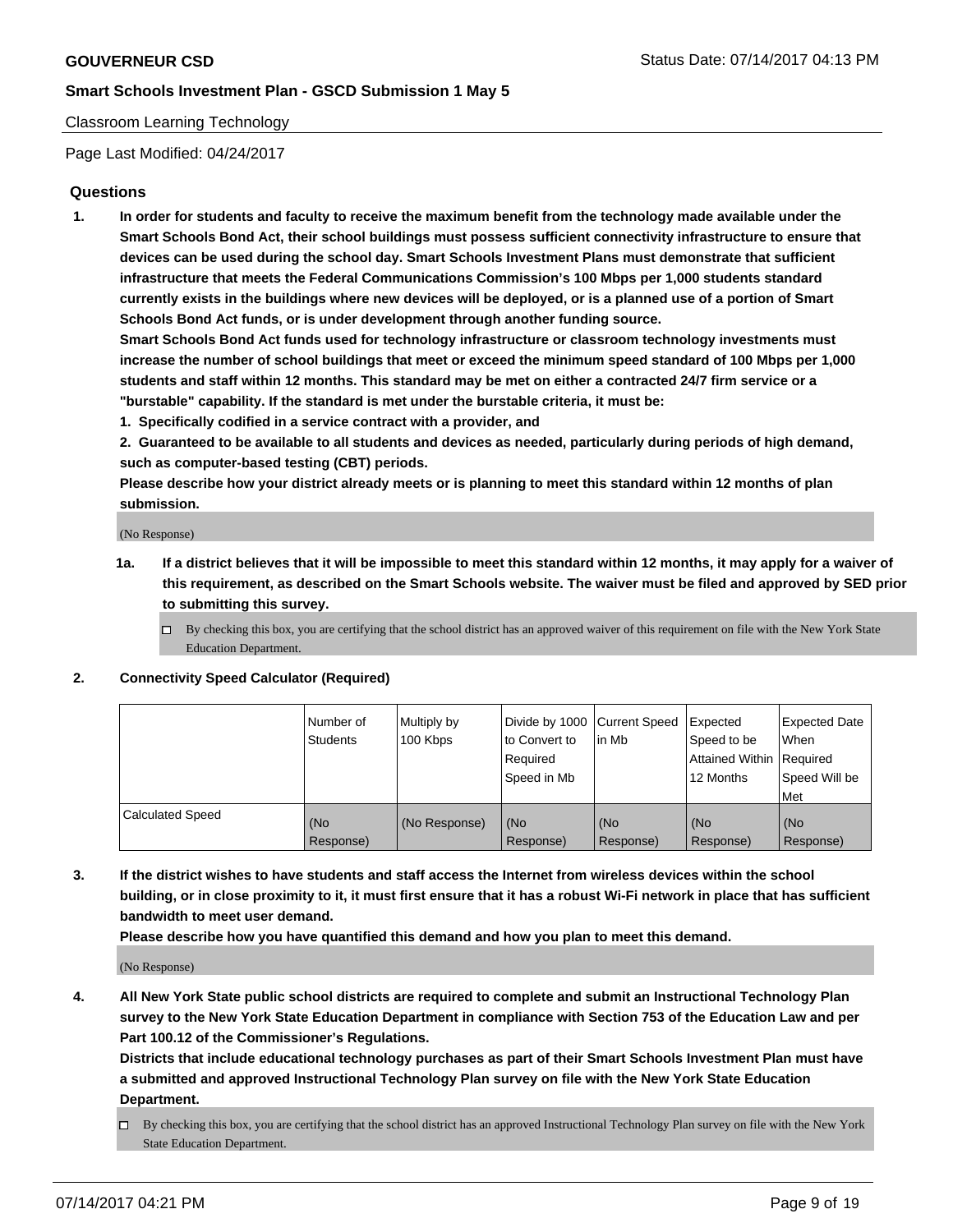#### Classroom Learning Technology

Page Last Modified: 04/24/2017

**5. Describe the devices you intend to purchase and their compatibility with existing or planned platforms or systems. Specifically address the adequacy of each facility's electrical, HVAC and other infrastructure necessary to install and support the operation of the planned technology.**

(No Response)

- **6. Describe how the proposed technology purchases will:**
	- **> enhance differentiated instruction;**
	- **> expand student learning inside and outside the classroom;**
	- **> benefit students with disabilities and English language learners; and**
	- **> contribute to the reduction of other learning gaps that have been identified within the district.**

**The expectation is that districts will place a priority on addressing the needs of students who struggle to succeed in a rigorous curriculum. Responses in this section should specifically address this concern and align with the district's Instructional Technology Plan (in particular Question 2 of E. Curriculum and Instruction: "Does the district's instructional technology plan address the needs of students with disabilities to ensure equitable access to instruction, materials and assessments?" and Question 3 of the same section: "Does the district's instructional technology plan address the provision of assistive technology specifically for students with disabilities to ensure access to and participation in the general curriculum?"**

(No Response)

**7. Where appropriate, describe how the proposed technology purchases will enhance ongoing communication with parents and other stakeholders and help the district facilitate technology-based regional partnerships, including distance learning and other efforts.**

(No Response)

**8. Describe the district's plan to provide professional development to ensure that administrators, teachers and staff can employ the technology purchased to enhance instruction successfully.**

**Note: This response should be aligned and expanded upon in accordance with your district's response to Question 1 of F. Professional Development of your Instructional Technology Plan: "Please provide a summary of professional development offered to teachers and staff, for the time period covered by this plan, to support technology to enhance teaching and learning. Please include topics, audience and method of delivery within your summary."**

(No Response)

- **9. Districts must contact the SUNY/CUNY teacher preparation program that supplies the largest number of the district's new teachers to request advice on innovative uses and best practices at the intersection of pedagogy and educational technology.**
	- By checking this box, you certify that you have contacted the SUNY/CUNY teacher preparation program that supplies the largest number of your new teachers to request advice on these issues.
	- **9a. Please enter the name of the SUNY or CUNY Institution that you contacted.**

(No Response)

**9b. Enter the primary Institution phone number.**

(No Response)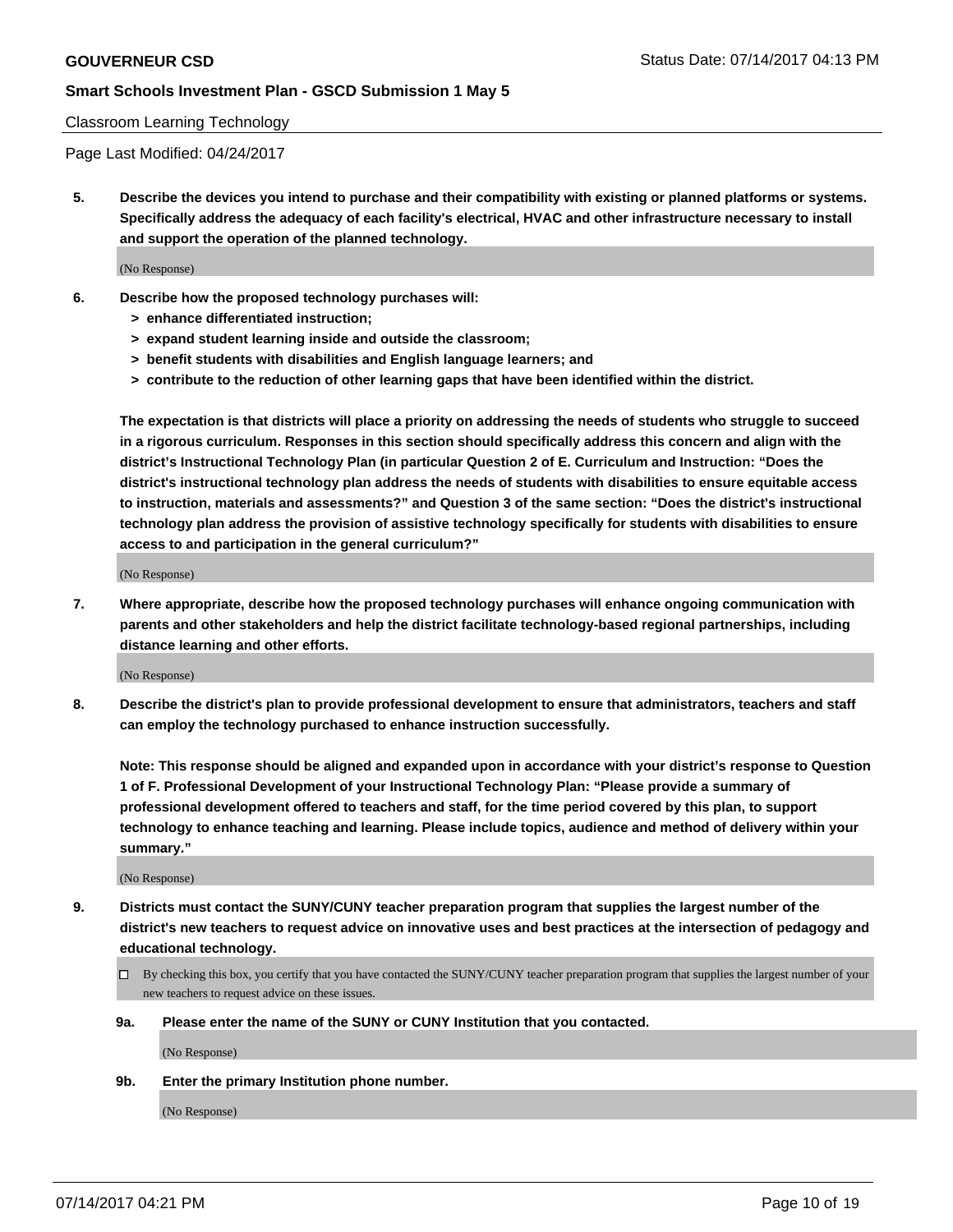Classroom Learning Technology

Page Last Modified: 04/24/2017

**9c. Enter the name of the contact person with whom you consulted and/or will be collaborating with on innovative uses of technology and best practices.**

(No Response)

**10. A district whose Smart Schools Investment Plan proposes the purchase of technology devices and other hardware must account for nonpublic schools in the district.**

**Are there nonpublic schools within your school district?**

Yes

 $\square$  No

**11. Nonpublic Classroom Technology Loan Calculator**

**The Smart Schools Bond Act provides that any Classroom Learning Technology purchases made using Smart Schools funds shall be lent, upon request, to nonpublic schools in the district. However, no school district shall be required to loan technology in amounts greater than the total obtained and spent on technology pursuant to the Smart Schools Bond Act and the value of such loan may not exceed the total of \$250 multiplied by the nonpublic school enrollment in the base year at the time of enactment.**

**See:**

**http://www.p12.nysed.gov/mgtserv/smart\_schools/docs/Smart\_Schools\_Bond\_Act\_Guidance\_04.27.15\_Final.pdf.**

|                                       | 1. Classroom   | l 2. Public   | 3. Nonpublic | l 4. Sum of | 15. Total Per                                                                                 | 6. Total       |
|---------------------------------------|----------------|---------------|--------------|-------------|-----------------------------------------------------------------------------------------------|----------------|
|                                       | Technology     | Enrollment    | Enrollment   | Public and  | Pupil Sub-                                                                                    | Nonpublic Loan |
|                                       | Sub-allocation | $(2014 - 15)$ | $(2014-15)$  | l Nonpublic | allocation                                                                                    | Amount         |
|                                       |                |               |              | Enrollment  |                                                                                               |                |
| Calculated Nonpublic Loan<br>  Amount |                |               |              |             | (No Response)   (No Response)   (No Response)   (No Response)   (No Response)   (No Response) |                |

**12. To ensure the sustainability of technology purchases made with Smart Schools funds, districts must demonstrate a long-term plan to maintain and replace technology purchases supported by Smart Schools Bond Act funds. This sustainability plan shall demonstrate a district's capacity to support recurring costs of use that are ineligible for Smart Schools Bond Act funding such as device maintenance, technical support, Internet and wireless fees, maintenance of hotspots, staff professional development, building maintenance and the replacement of incidental items. Further, such a sustainability plan shall include a long-term plan for the replacement of purchased devices and equipment at the end of their useful life with other funding sources.**

 $\Box$  By checking this box, you certify that the district has a sustainability plan as described above.

**13. Districts must ensure that devices purchased with Smart Schools Bond funds will be distributed, prepared for use, maintained and supported appropriately. Districts must maintain detailed device inventories in accordance with generally accepted accounting principles.**

By checking this box, you certify that the district has a distribution and inventory management plan and system in place.

**14. If you are submitting an allocation for Classroom Learning Technology complete this table. Note that the calculated Total at the bottom of the table must equal the Total allocation for this category that you entered in the SSIP Overview overall budget.**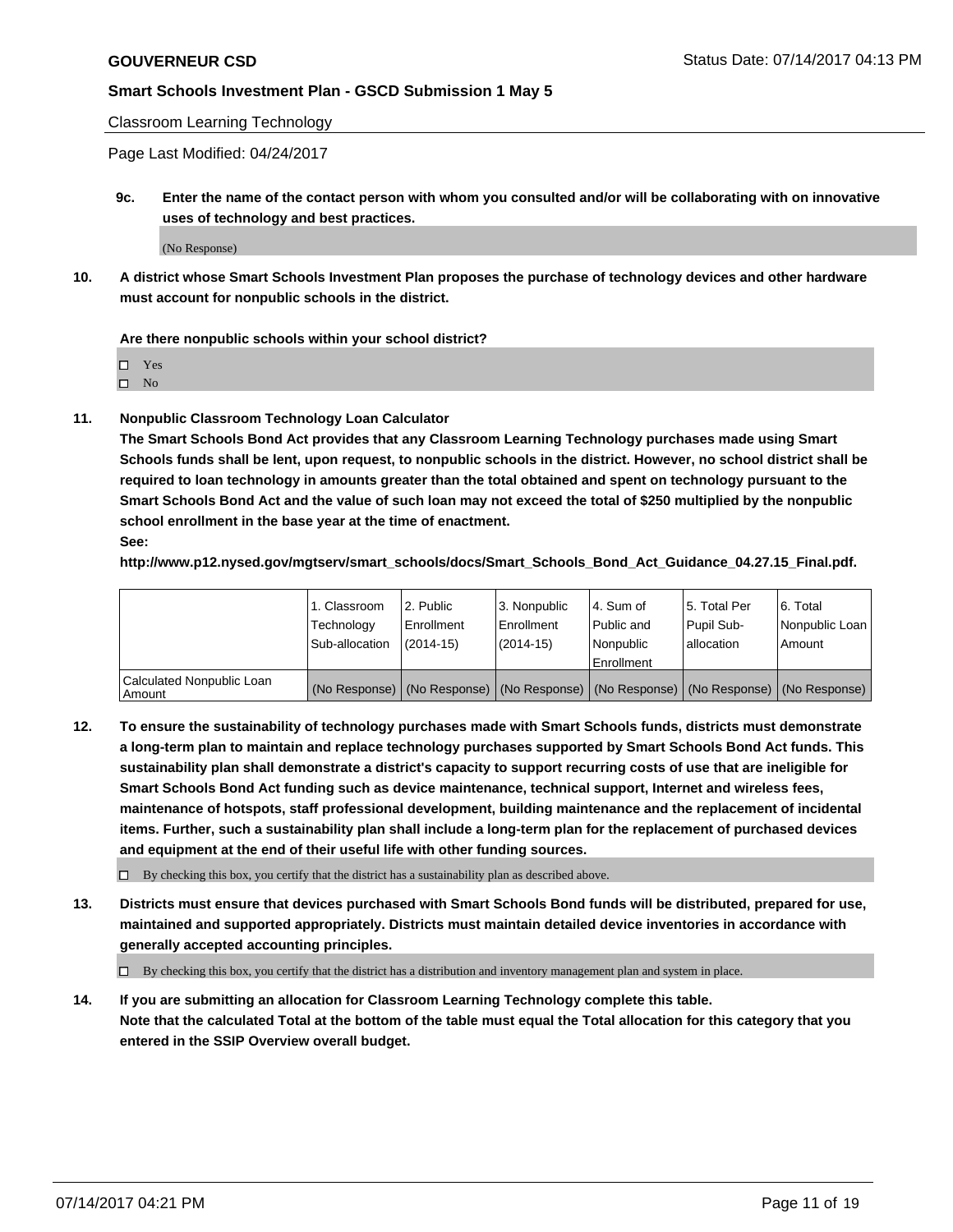# Classroom Learning Technology

Page Last Modified: 04/24/2017

|                         | Sub-Allocation |
|-------------------------|----------------|
| Interactive Whiteboards | (No Response)  |
| Computer Servers        | (No Response)  |
| Desktop Computers       | (No Response)  |
| Laptop Computers        | (No Response)  |
| <b>Tablet Computers</b> | (No Response)  |
| <b>Other Costs</b>      | (No Response)  |
| Totals:                 | U              |

**15. Please detail the type, quantity, per unit cost and total cost of the eligible items under each sub-category. This is especially important for any expenditures listed under the "Other" category. All expenditures must be capital-bond eligible to be reimbursed through the SSBA. If you have any questions, please contact us directly through smartschools@nysed.gov.**

**Please specify in the "Item to be Purchased" field which specific expenditures and items are planned to meet the district's nonpublic loan requirement, if applicable.**

**NOTE: Wireless Access Points that will be loaned/purchased for nonpublic schools should ONLY be included in this category, not under School Connectivity, where public school districts would list them.**

| Select the allowable expenditure<br>∣type. | Iltem to be Purchased | Quantity      | Cost per Item | <b>Total Cost</b> |
|--------------------------------------------|-----------------------|---------------|---------------|-------------------|
| Repeat to add another item under           |                       |               |               |                   |
| each type.                                 |                       |               |               |                   |
| (No Response)                              | (No Response)         | (No Response) | (No Response) | (No Response)     |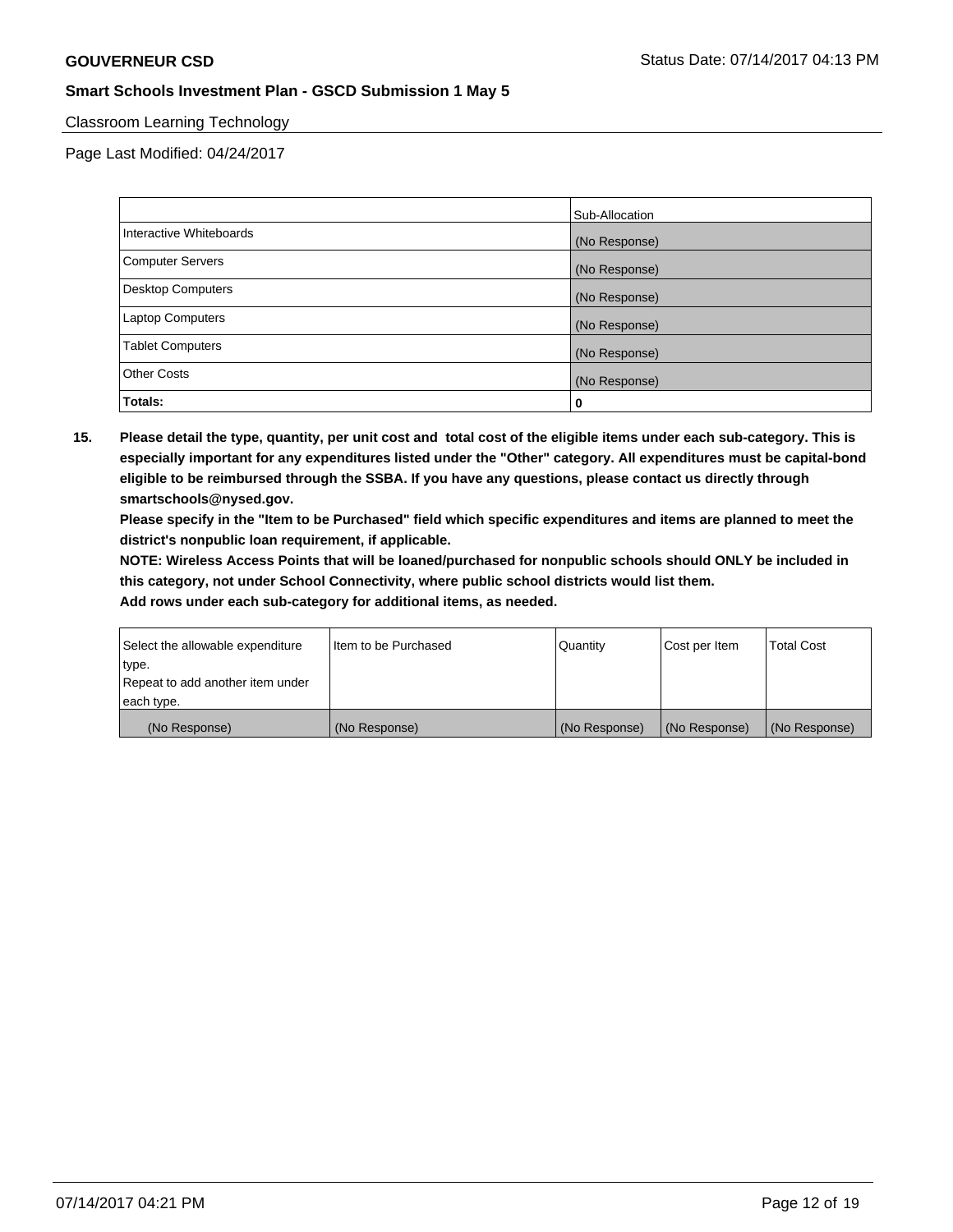#### Pre-Kindergarten Classrooms

Page Last Modified: 04/24/2017

#### **Group 1**

**1. Provide information regarding how and where the district is currently serving pre-kindergarten students and justify the need for additional space with enrollment projections over 3 years.**

The GCSD is not submitting for investment in this category at this time.

- **2. Describe the district's plan to construct, enhance or modernize education facilities to accommodate prekindergarten programs. Such plans must include:**
	- **Specific descriptions of what the district intends to do to each space;**
	- **An affirmation that pre-kindergarten classrooms will contain a minimum of 900 square feet per classroom;**
	- **The number of classrooms involved;**
	- **The approximate construction costs per classroom; and**
	- **Confirmation that the space is district-owned or has a long-term lease that exceeds the probable useful life of the improvements.**

(No Response)

**3. Smart Schools Bond Act funds may only be used for capital construction costs. Describe the type and amount of additional funds that will be required to support ineligible ongoing costs (e.g. instruction, supplies) associated with any additional pre-kindergarten classrooms that the district plans to add.**

(No Response)

**4. All plans and specifications for the erection, repair, enlargement or remodeling of school buildings in any public school district in the State must be reviewed and approved by the Commissioner. Districts that plan capital projects using their Smart Schools Bond Act funds will undergo a Preliminary Review Process by the Office of Facilities Planning.**

**Please indicate on a separate row each project number given to you by the Office of Facilities Planning.**

| Project Number |  |
|----------------|--|
| (No Response)  |  |

**5. If you have made an allocation for Pre-Kindergarten Classrooms, complete this table. Note that the calculated Total at the bottom of the table must equal the Total allocation for this category that you entered in the SSIP Overview overall budget.**

| Totals:                                  | 0              |
|------------------------------------------|----------------|
| Other Costs                              | (No Response)  |
| Enhance/Modernize Educational Facilities | (No Response)  |
| Construct Pre-K Classrooms               | (No Response)  |
|                                          | Sub-Allocation |

**6. Please detail the type, quantity, per unit cost and total cost of the eligible items under each sub-category. This is especially important for any expenditures listed under the "Other" category. All expenditures must be capital-bond eligible to be reimbursed through the SSBA. If you have any questions, please contact us directly through smartschools@nysed.gov.**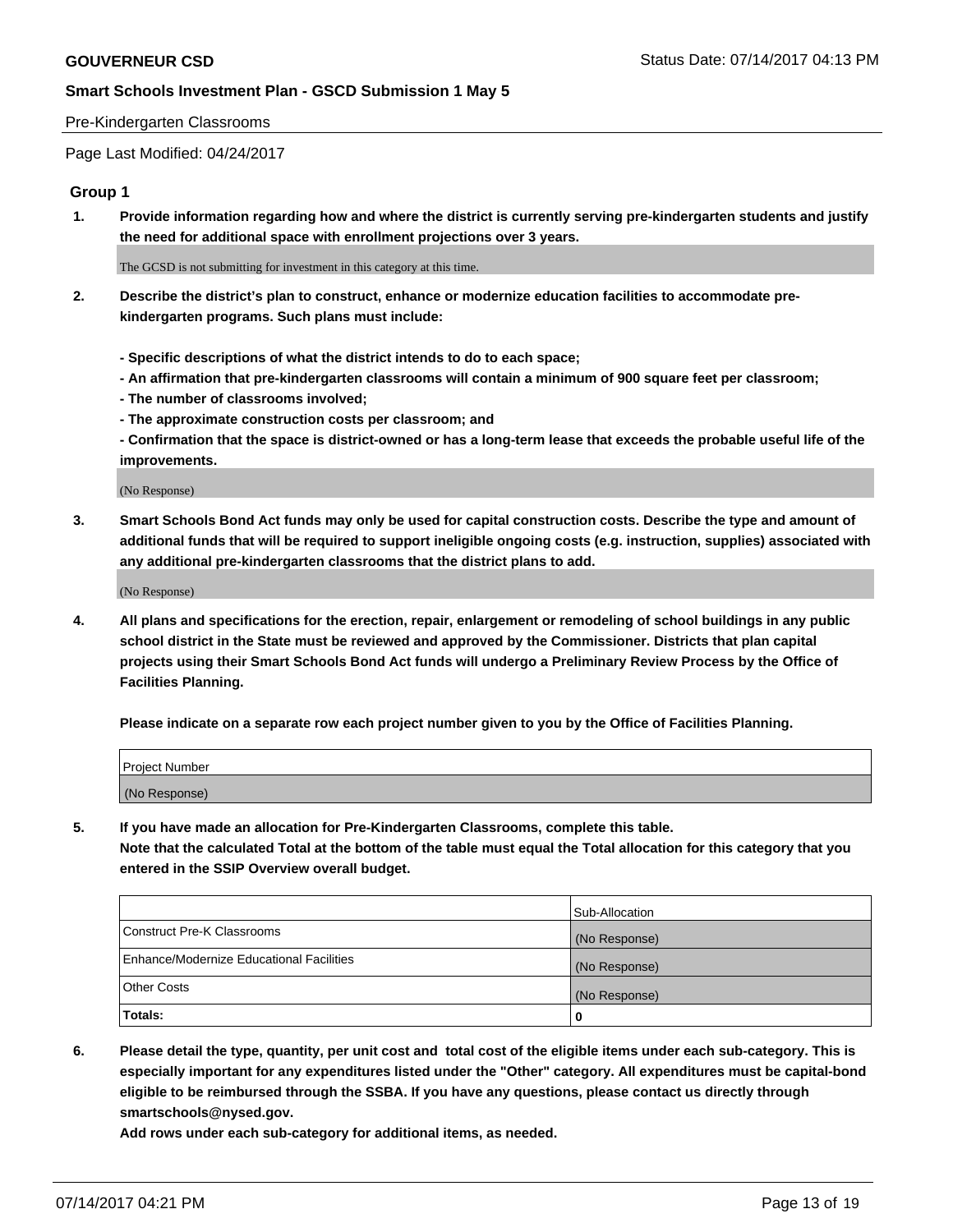# Pre-Kindergarten Classrooms

Page Last Modified: 04/24/2017

| Select the allowable expenditure | Item to be purchased | Quantity      | Cost per Item | <b>Total Cost</b> |
|----------------------------------|----------------------|---------------|---------------|-------------------|
| type.                            |                      |               |               |                   |
| Repeat to add another item under |                      |               |               |                   |
| each type.                       |                      |               |               |                   |
| (No Response)                    | (No Response)        | (No Response) | (No Response) | (No Response)     |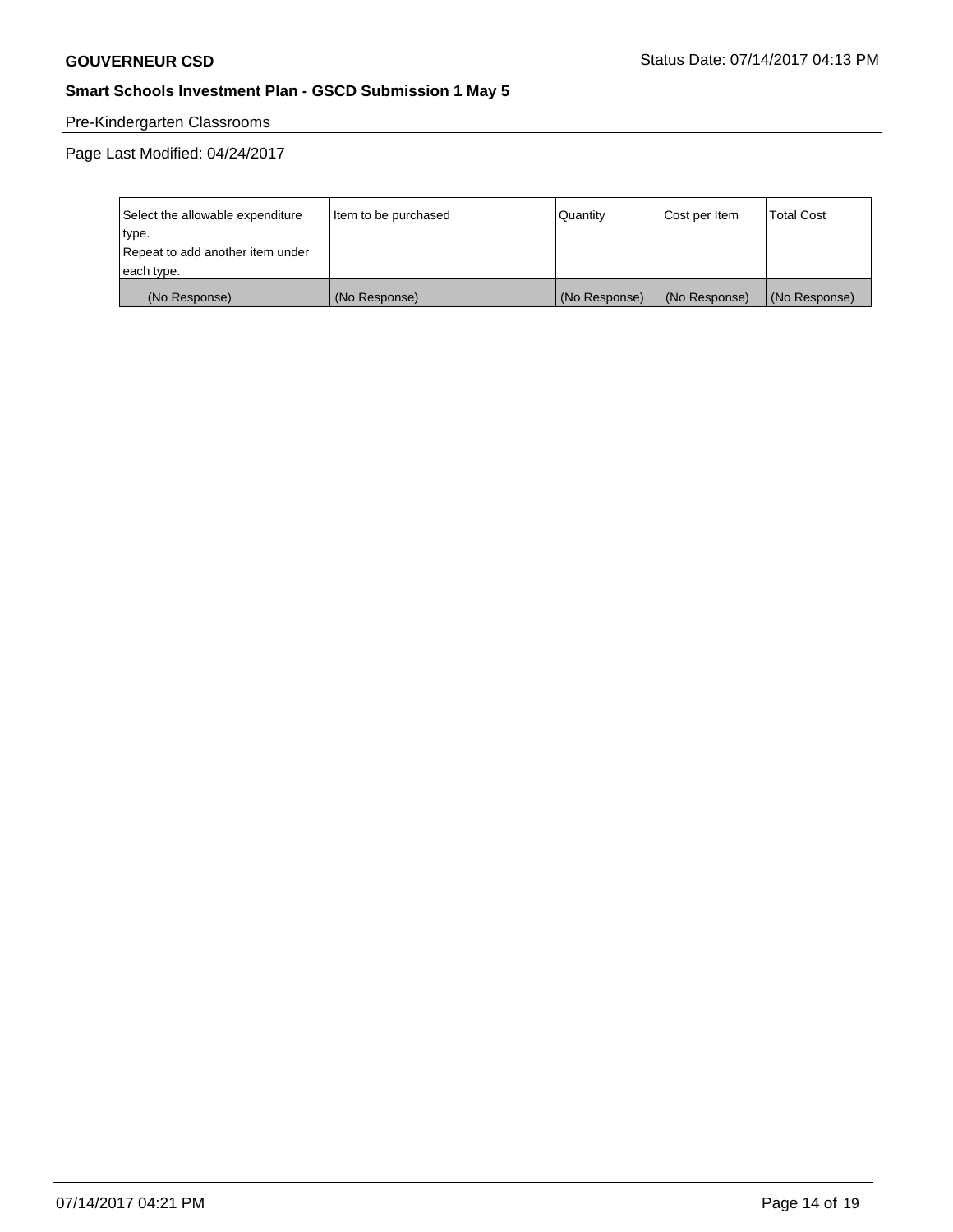Replace Transportable Classrooms

Page Last Modified: 04/24/2017

#### **Group 1**

**1. Describe the district's plan to construct, enhance or modernize education facilities to provide high-quality instructional space by replacing transportable classrooms.**

The GCSD is not submitting for investment in this category at this time.

**2. All plans and specifications for the erection, repair, enlargement or remodeling of school buildings in any public school district in the State must be reviewed and approved by the Commissioner. Districts that plan capital projects using their Smart Schools Bond Act funds will undergo a Preliminary Review Process by the Office of Facilities Planning.**

**Please indicate on a separate row each project number given to you by the Office of Facilities Planning.**

| Project Number |  |
|----------------|--|
| (No Response)  |  |

**3. For large projects that seek to blend Smart Schools Bond Act dollars with other funds, please note that Smart Schools Bond Act funds can be allocated on a pro rata basis depending on the number of new classrooms built that directly replace transportable classroom units.**

**If a district seeks to blend Smart Schools Bond Act dollars with other funds describe below what other funds are being used and what portion of the money will be Smart Schools Bond Act funds.**

(No Response)

**4. If you have made an allocation for Replace Transportable Classrooms, complete this table. Note that the calculated Total at the bottom of the table must equal the Total allocation for this category that you entered in the SSIP Overview overall budget.**

|                                                | Sub-Allocation |
|------------------------------------------------|----------------|
| Construct New Instructional Space              | (No Response)  |
| Enhance/Modernize Existing Instructional Space | (No Response)  |
| Other Costs                                    | (No Response)  |
| Totals:                                        | $\Omega$       |

**5. Please detail the type, quantity, per unit cost and total cost of the eligible items under each sub-category. This is especially important for any expenditures listed under the "Other" category. All expenditures must be capital-bond eligible to be reimbursed through the SSBA. If you have any questions, please contact us directly through smartschools@nysed.gov.**

| Select the allowable expenditure | Item to be purchased | Quantity      | Cost per Item | <b>Total Cost</b> |
|----------------------------------|----------------------|---------------|---------------|-------------------|
| type.                            |                      |               |               |                   |
| Repeat to add another item under |                      |               |               |                   |
| each type.                       |                      |               |               |                   |
| (No Response)                    | (No Response)        | (No Response) | (No Response) | (No Response)     |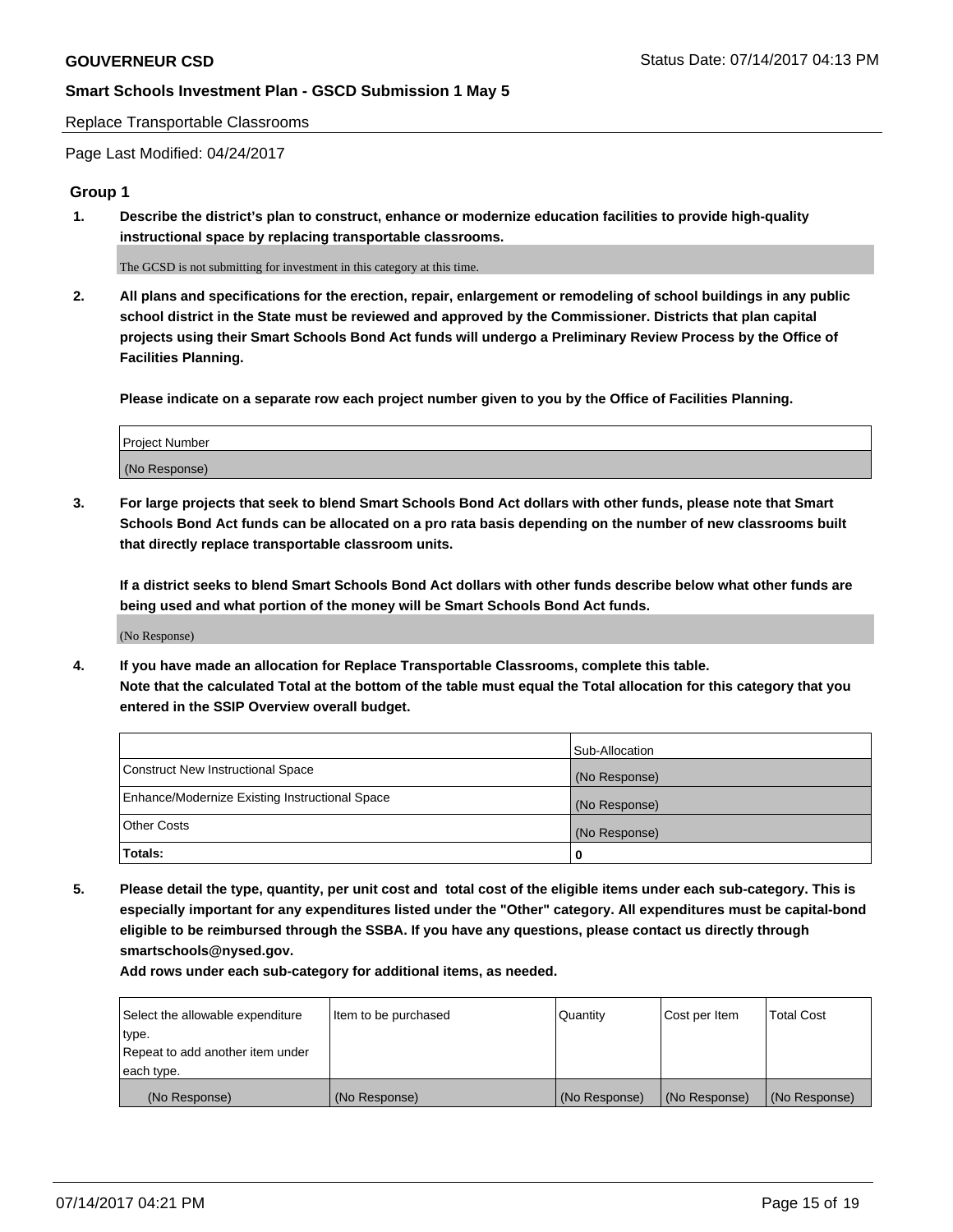## High-Tech Security Features

Page Last Modified: 05/05/2017

# **Group 1**

**1. Describe how you intend to use Smart Schools Bond Act funds to install high-tech security features in school buildings and on school campuses.**

The Gouverneur Central School District will utilize the Smart Schools Bond Act Funding to provide and install the following systems as part of High Tech Security Features;

- **1. Surveillance Systems** at each district school building. Each Surveillance System will include interior and exterior cameras, conductors and cabling infrastructure to support camera connectivity. Also included will be Network Video Recorders/File servers for each system with the required data switches to provide the head end of the Surveillance System at each building.
- **2. Access Control Systems** will be provided at each district facility. Each Access Control System will include the Head End/Main Control Panels with card readers, door hardware, circuiting/cabling infrastructure and connectivity to allow automatic operation and control of various doors/entries at each facility. Door Contacts and Door Monitoring will be provided as part of the Access System at each controlled and noncontrolled exterior door/entry. The monitoring system will be set-up to forward signaling/alarms to building administrators/staff on status of all doors at all times during the day/night.

**High Tech Security Testing** will include the testing of all Cat. 6 conductors installed for the surveillance system networking and camera connectivity in accordance with E1A/TiA standards including E1A/T1A TSB-67. The conductors will be tested from the patch panel out to each RJ45 jack, testing will include verifying terminations and connectors. The District will receive a hard copy of the test report and an electronic copy for their records and a 15-year warranty from the cable manufacturer certifying the integrity of the installation.

**2. All plans and specifications for the erection, repair, enlargement or remodeling of school buildings in any public school district in the State must be reviewed and approved by the Commissioner. Districts that plan capital projects using their Smart Schools Bond Act funds will undergo a Preliminary Review Process by the Office of Facilities Planning.** 

**Please indicate on a separate row each project number given to you by the Office of Facilities Planning.**

| <b>Project Number</b> |  |
|-----------------------|--|
| 51-11-01-06-7-999-001 |  |

- **3. Was your project deemed eligible for streamlined Review?**
	- Yes
	- $\square$  No
	- **3a. Districts with streamlined projects must certify that they have reviewed all installations with their licensed architect or engineer of record, and provide that person's name and license number. The licensed professional must review the products and proposed method of installation prior to implementation and review the work during and after completion in order to affirm that the work was code-compliant, if requested.**

By checking this box, you certify that the district has reviewed all installations with a licensed architect or engineer of record.

**4. Include the name and license number of the architect or engineer of record.**

| Name                    | License Number |
|-------------------------|----------------|
| <b>March Associates</b> | 22954          |

**5. If you have made an allocation for High-Tech Security Features, complete this table. Note that the calculated Total at the bottom of the table must equal the Total allocation for this category that you entered in the SSIP Overview overall budget.**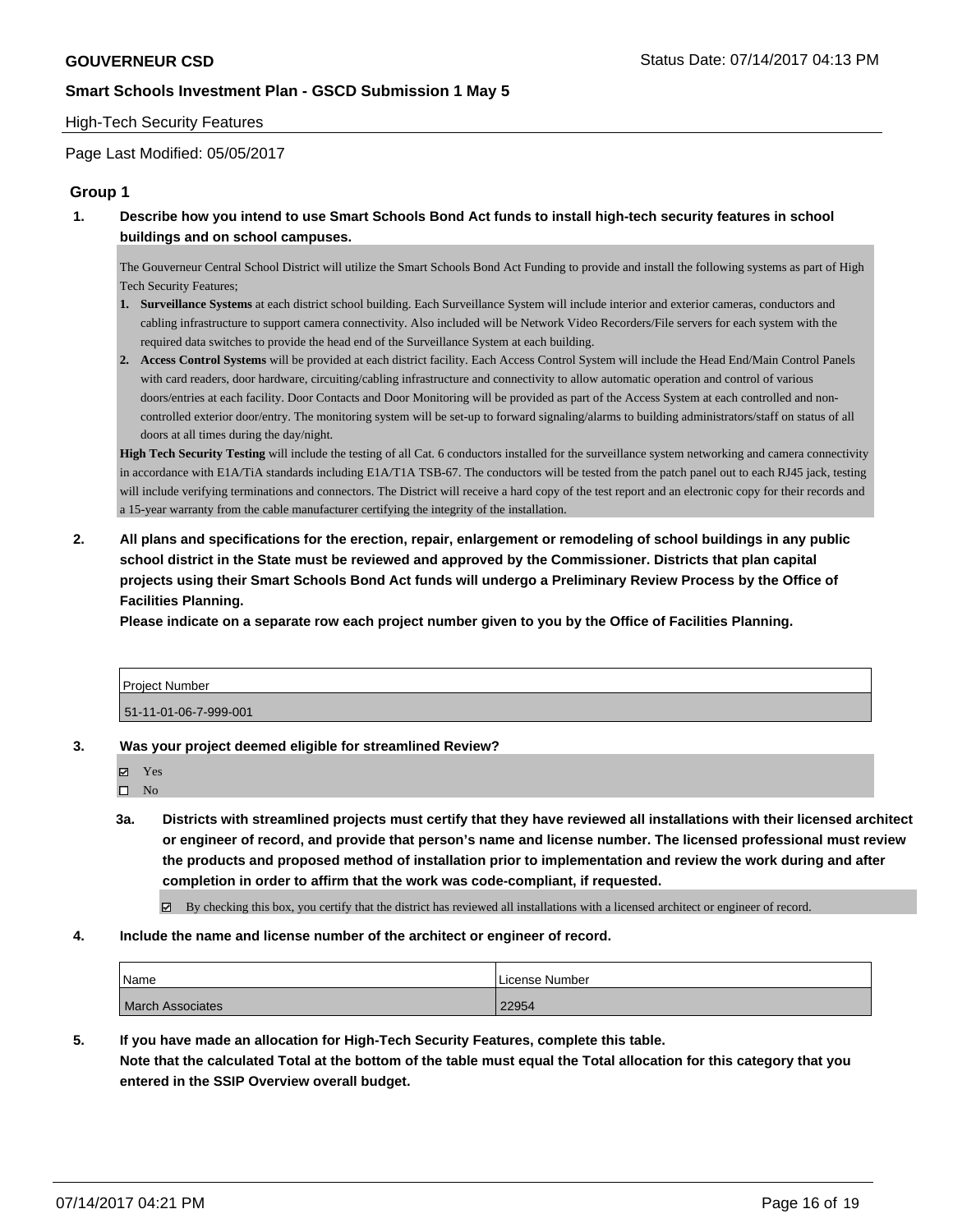# High-Tech Security Features

Page Last Modified: 05/05/2017

|                                                      | Sub-Allocation |
|------------------------------------------------------|----------------|
| Capital-Intensive Security Project (Standard Review) | (No Response)  |
| Electronic Security System                           | 731,500        |
| <b>Entry Control System</b>                          | 200,000        |
| Approved Door Hardening Project                      | $\overline{0}$ |
| <b>Other Costs</b>                                   | $\Omega$       |
| Totals:                                              | 931,500        |

**6. Please detail the type, quantity, per unit cost and total cost of the eligible items under each sub-category. This is especially important for any expenditures listed under the "Other" category. All expenditures must be capital-bond eligible to be reimbursed through the SSBA. If you have any questions, please contact us directly through smartschools@nysed.gov.**

| Select the allowable expenditure  | Item to be purchased                 | Quantity | Cost per Item | <b>Total Cost</b> |
|-----------------------------------|--------------------------------------|----------|---------------|-------------------|
| type.                             |                                      |          |               |                   |
| Repeat to add another item under  |                                      |          |               |                   |
| each type.                        |                                      |          |               |                   |
| <b>Electronic Security System</b> | <b>Interior Cameras</b>              | 118      | 2,000         | 236,000           |
| <b>Electronic Security System</b> | <b>Exterior Cameras</b>              | 60       | 5,000         | 300,000           |
| <b>Electronic Security System</b> | <b>Network Video Recorders</b>       | 8        | 18,125        | 145,000           |
| <b>Electronic Security System</b> | <b>Network Switches</b>              | 6        | 5,000         | 30,000            |
| <b>Entry Control System</b>       | <b>Access System Main Controller</b> | 3        | 15,000        | 45,000            |
| <b>Entry Control System</b>       | <b>Controlled Doors</b>              | 24       | 2,500         | 60,000            |
| <b>Entry Control System</b>       | <b>Monitored Doors</b>               | 95       | 1,000         | 95,000            |
| <b>Electronic Security System</b> | Testing                              |          | 20,500        | 20,500            |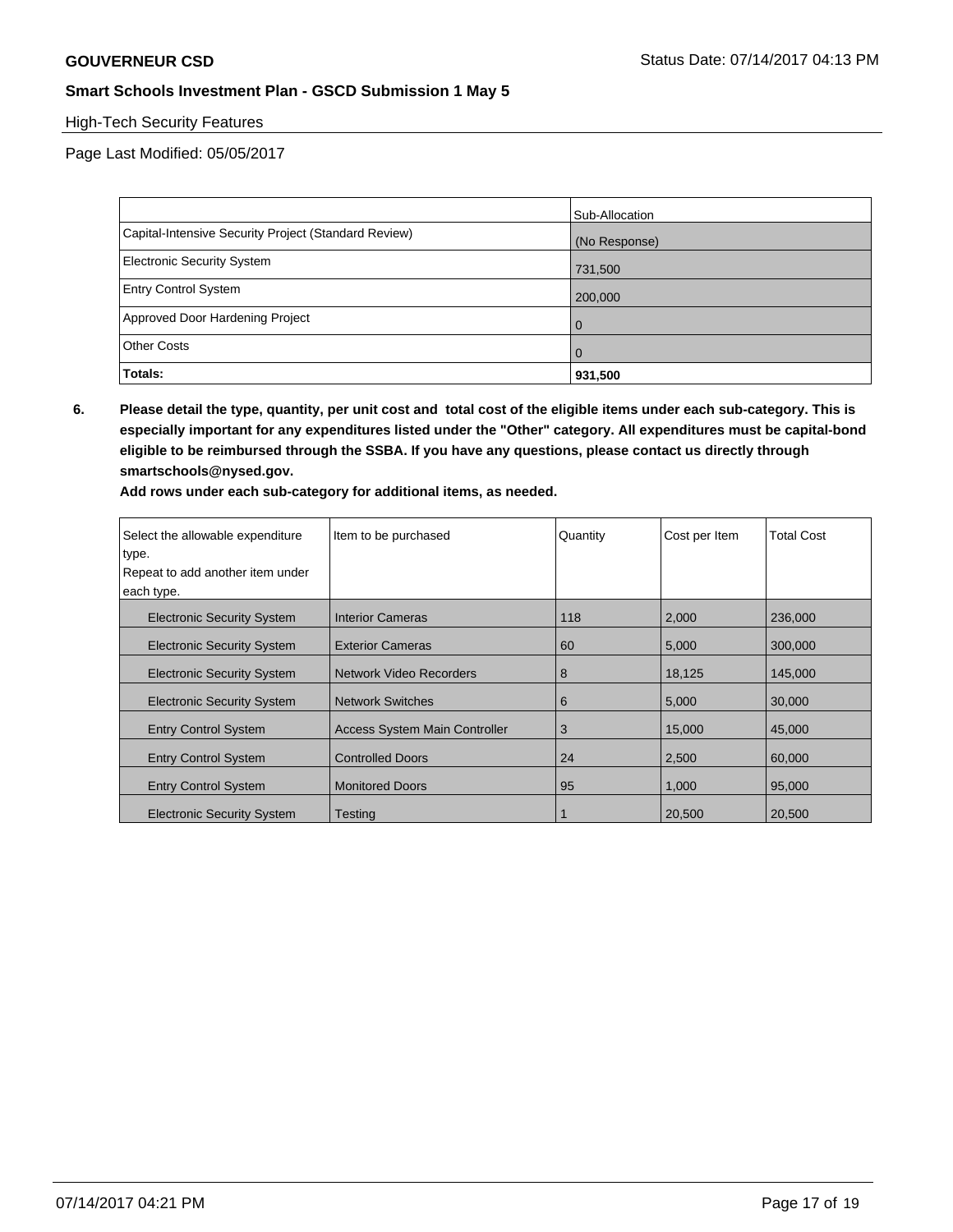Report

Page Last Modified: 05/05/2017